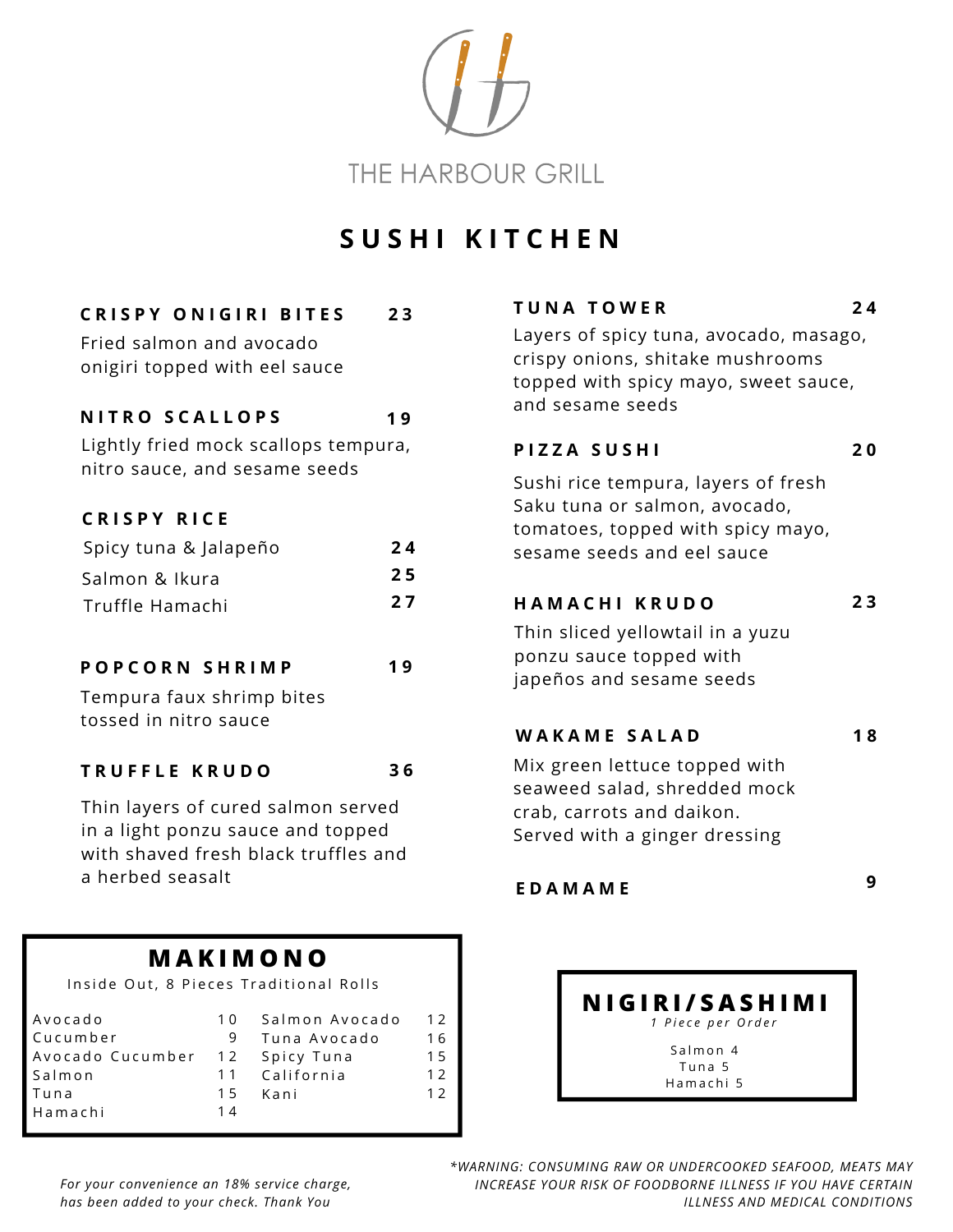THE HARBOUR GRILL

# **S U S H I C H E F S P E C I A L R O L L S**

**2 2**

#### **C R U N C H Y S P I C Y T U N A R O L L**

Spicy tuna, avocado, cucumber, scallions topped with tuna, mango and crunchy onions

#### **S E A B A S S R O L L 2 5**

Lightly fried tempura roll, salmon, shitake mushrooms, scallions, topped with faux krab salad, baked chilean seabass and a su miso dressing

#### **S U M M E R R O L L 2 2**

**2 3**

Salmon, avocado, vegan cream cheese, strawberries, topped with a honey balsamic aioli

#### **T A N G O R O L L 2 3**

Tuna, avocado, cucumber, topped with salmon, candied lemon, and a mint & cilantro aioli

#### **D R A G O N R O L L**

Fried mock shrimp, avocado, shitake mushroom, topped with seared salmon and crispy onions

#### **T R U F F L E R O L L**

Hamachi, avocado, and Japanese pear, topped with Hamachi, black truffle carpaccio, masago, microgreens and a yuzu soy sauce

#### **F I R E H O U S E R O L L 2 3**

**2 5**

**2 1**

Spicy tuna, cucumber, avocado, topped with sriracha and jalapenos

#### **H A M A C H I R O L L 2 3**

Yellowtail, scallions, avocado topped with jalapeno

#### **G O D Z I L L A R O L L**

Oversized tempura roll with tuna, salmon, faux krab, avocado, cucumber, and crunchy katsu

#### **C A R R I B E A N R O L L 2 3**

Baked salmon, cream cheese, avocado, topped with fried plantain, mango, coconut flakes, and eel sauce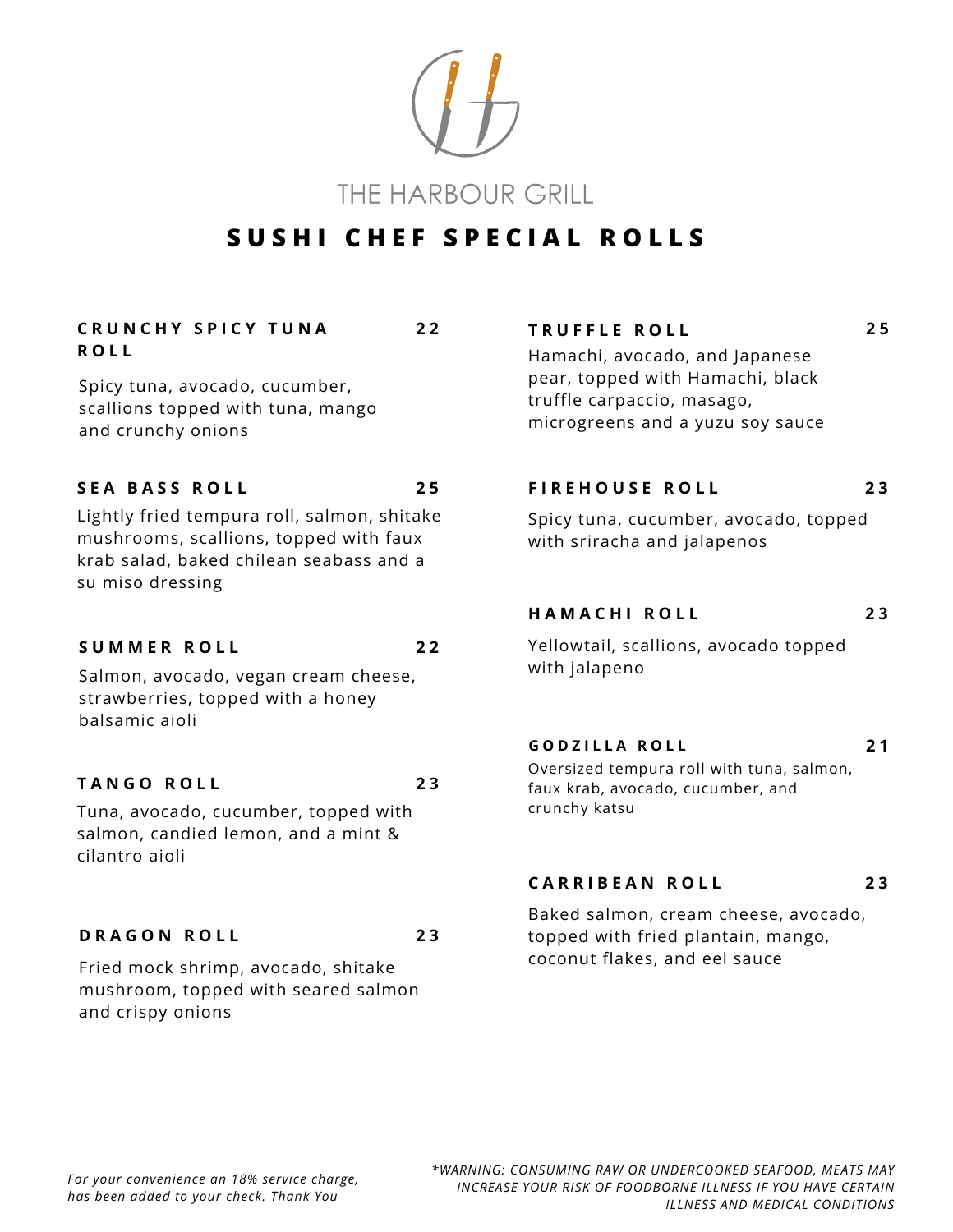

# **S T A R T E R S**

*Our charcuterie and sausages are handmade and smoked on the premises using natural ingredients only*

| <b>CHICKEN SOUP</b>                                                                                     | 14 | <b>SOUP OF THE DAY</b>                                                                                                                           | <b>MP</b> |  |  |
|---------------------------------------------------------------------------------------------------------|----|--------------------------------------------------------------------------------------------------------------------------------------------------|-----------|--|--|
| Chicken, vegetables, and noodles in a<br>hearty chicken broth                                           |    |                                                                                                                                                  |           |  |  |
|                                                                                                         |    | <b>MILLION DOLLAR FRIES</b>                                                                                                                      | 28        |  |  |
| TRUFFLE CAESAR SALAD                                                                                    | 21 | French fries topped with house smoked                                                                                                            |           |  |  |
| Romaine and iceberg lettuce, brioche<br>croutons, and avocado, served with a truffle<br>Caesar dressing |    | pulled short rib in a truffle beef gravy<br>with bacon bits and our signature<br>smoked sauce                                                    |           |  |  |
| <b>DUCK CASSOULET</b>                                                                                   | 28 | *CHARCUTERIE PLATTER FOR 2                                                                                                                       | 46        |  |  |
| Duck confit, slow cooked beans, applewood                                                               |    | *CHARCUTERIE PLATTER FOR 4                                                                                                                       | 88        |  |  |
| smoked maple beef bacon, and<br>a homemade artisan sausage                                              |    | Assortment of homemade charcuterie served<br>with cornichons, old grain mustard, and<br>crostinis                                                |           |  |  |
| <b>CRISPY SZECHUAN BEEF</b>                                                                             | 25 | <b>SHORT RIB FLATBREAD</b>                                                                                                                       | 28        |  |  |
| Crispy beef, sautéed bell peppers and<br>onions, sesame seeds, served with a blood<br>orange dressing   |    | Braised short ribs, mushrooms, caramelized<br>onions, on a homemade focaccia dough<br>topped with baby arugula and our signature<br>smoked sauce |           |  |  |
| <b>MERGUEZ PLATTER</b>                                                                                  | 25 | *PEPPER CRUSTED BEEF                                                                                                                             | 25        |  |  |
| Homemade Moroccan sausages served with a                                                                |    | <b>CARPACCIO</b>                                                                                                                                 |           |  |  |
| harissa aïoli                                                                                           |    | Raw pepper crusted prime beef filet, arugula,<br>artichoke confit, lemon juice, truffle oil,<br>served with crostini                             |           |  |  |
| <b>TACO TRIO</b>                                                                                        | 24 |                                                                                                                                                  |           |  |  |
| Assortment of short rib, grilled chicken, and<br>spicy beef hard shell tacos                            |    | <b>NITRO CHICKEN</b><br>Breaded popcorn chicken bites tossed in our<br>nitro sauce                                                               | 22        |  |  |
|                                                                                                         |    |                                                                                                                                                  |           |  |  |

*WARNING: CONSUMING RAW OR UNDERCOOKED SEAFOOD, MEATS MAY INCREASE YOUR RISK OF FOODBORNE ILLNESS IF YOU HAVE CERTAIN ILLNESS AND MEDICAL CONDITIONS*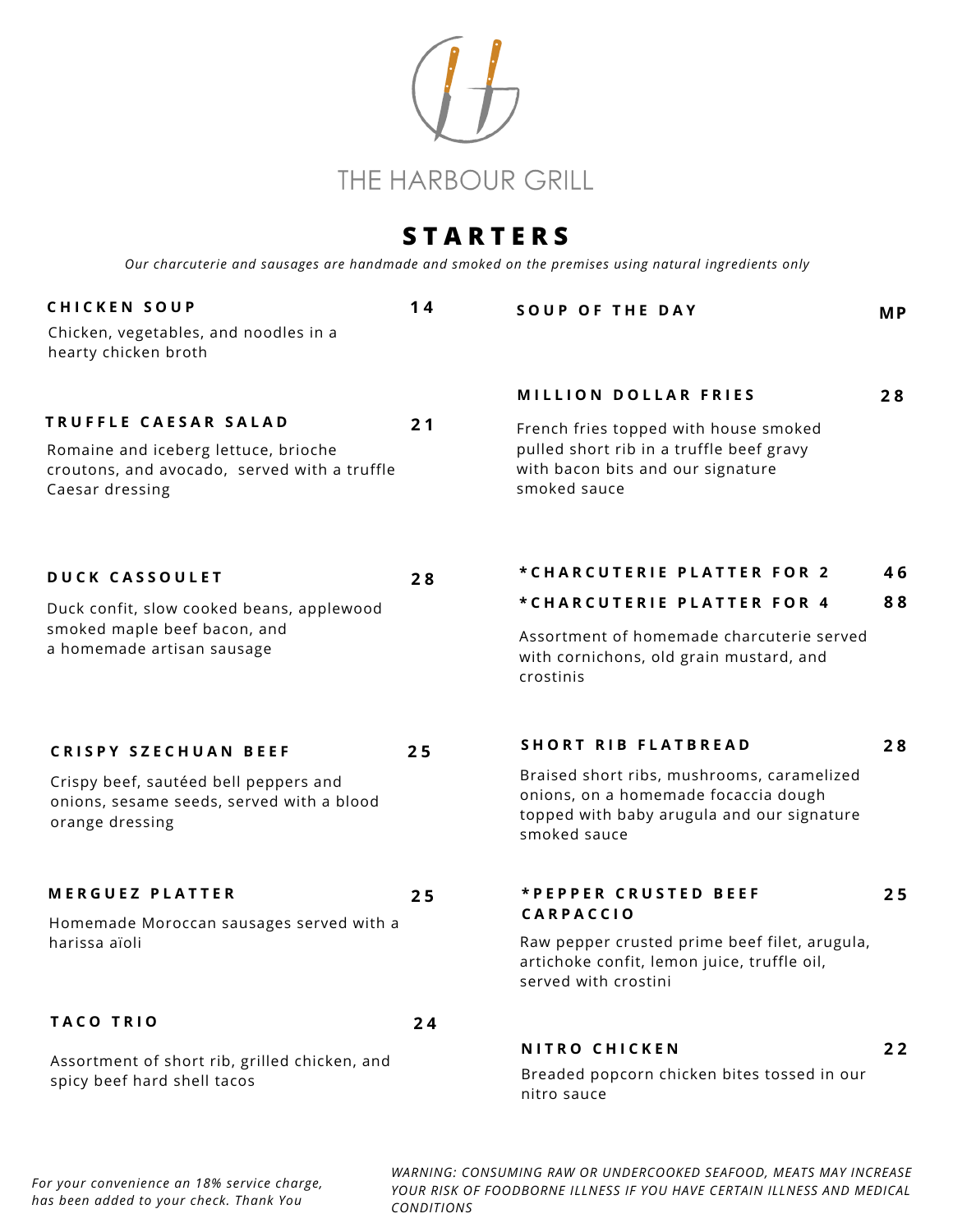

# **T H E G R I L L S I D E**

#### **All steaks are prime certified USDA dry aged for 28 days minimum.**

Served with a complimentary choice of: rice, potato wedges, thin cut french fries, potato purée or house salad

| <b>RIBEYE STEAK</b><br>USDA Certified Prime dry aged rib-eye<br>served with a roasted plum tomato à la<br>Provençale                                                                   | 62 | <b>SMOKED SHORT RIB</b><br>Slow smoked short rib served with a<br>homemade cornbread, baked beans,<br>coleslaw, and roasted potatoes<br>*upon availability | 66/LB          |
|----------------------------------------------------------------------------------------------------------------------------------------------------------------------------------------|----|------------------------------------------------------------------------------------------------------------------------------------------------------------|----------------|
| <b>OUTLAW STEAK</b><br>USDA Certified Prime dry aged bone-in<br>rib-eye served with a baby arugula,<br>mushroom, and black truffle aïoli salad                                         | 82 | <b>SUPREME BURGER</b><br>Prime ground rib eye, topped with<br>beef bacon, caramelized onions,<br>avocado, and coleslaw                                     | 3 <sub>5</sub> |
| THE HARBOUR GRILL FILET<br>USDA Certified Prime center cut filet<br>wrapped with house maple beef bacon,<br>topped with Portobello mushrooms,<br>and served with a red wine demi-glace | 59 | <b>VEAL CHOP</b><br>Grilled veal chop served with your<br>choice of side dish                                                                              | 72             |
| THE KING RESERVE<br>Also known as the Ribeye Crown,<br>The tastiest and most tender piece<br>*upon availability                                                                        | 66 | <b>BABY LAMB CHOPS</b><br>3 grilled baby lamb chops served with<br>French green beans and a potato purée                                                   | 95             |
| STEAK TERIYAKI<br>USDA Certified Prime center cut filet<br>in teriyaki sauce topped with sesame<br>seeds and scallions                                                                 | 56 | <b>GRILLED CHICKEN</b><br>Grilled chicken breast served with a<br>side dish of your choice                                                                 | 39             |
| PEPPER CRUSTED FILET<br>10oz. center cut crusted with freshly<br>ground black pepper. Served with a<br>peppercorn sauce.<br>**SPICY                                                    | 58 | <b>BABY CHICKEN</b><br>Grilled dark chicken meat, topped<br>with caramelized onions                                                                        | 39             |

#### **Chef's Special Sauces 8**

Bone Marrow Demi Glace Wild Mushroom Demi Glace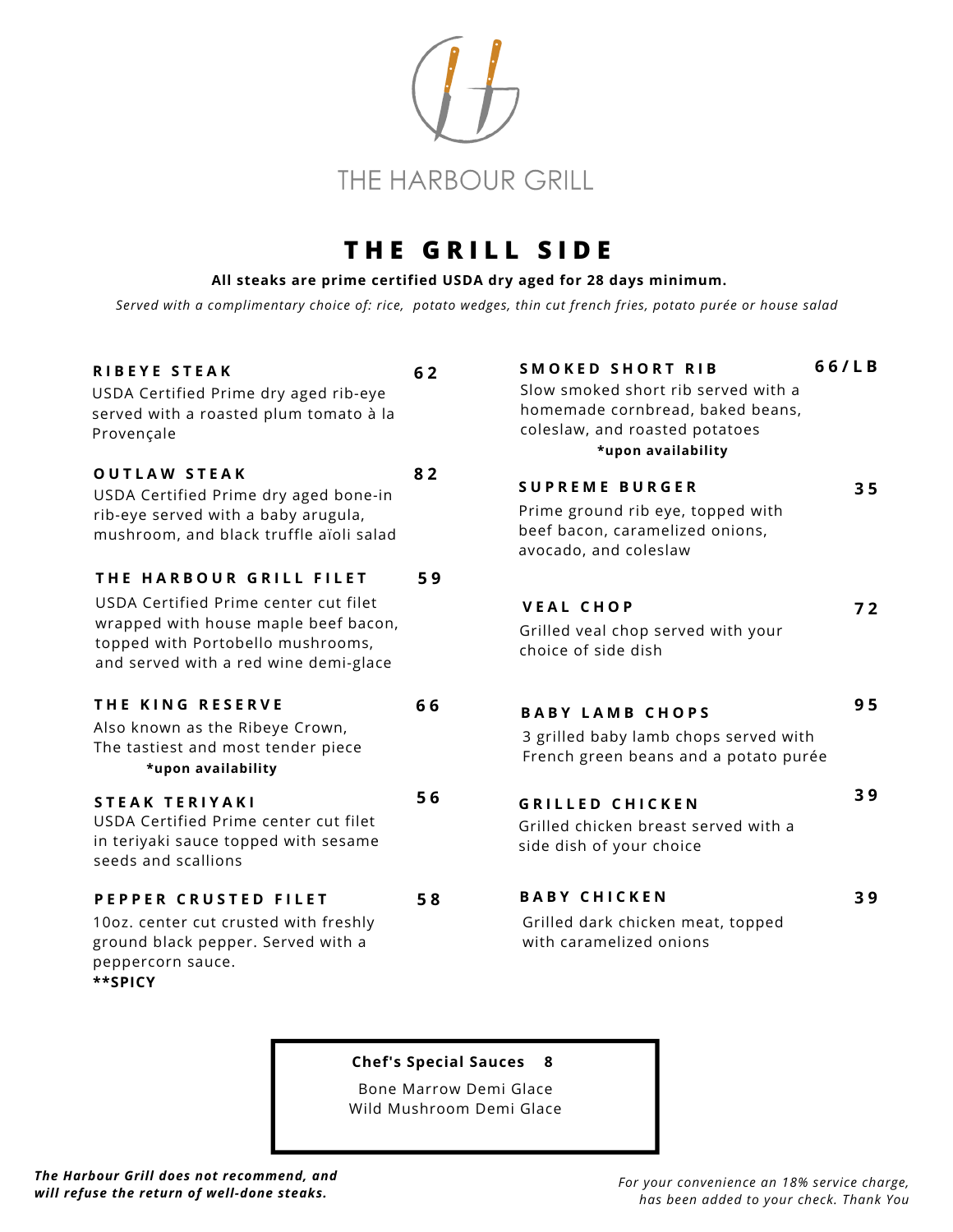

# **C H E F ' S S P E C I A L S**

and served with sautéed vegetables

| LAMB SHANK                                                                            | 58 |
|---------------------------------------------------------------------------------------|----|
| Braised lamb shank served with potato<br>purée, and sautéed mushrooms                 |    |
| <b>BRAISED SHORT RIB</b>                                                              | 64 |
| Boneless short rib braised in red wine and<br>fresh herbs, served with potato gnocchi |    |
| <b>DUO DUCK GNOCCHI</b>                                                               | 69 |
| Duck Breast & Confit served with potato                                               |    |
| gnocchi in a sauce forestière                                                         |    |
| <b>VEAL MILANESE</b>                                                                  | 78 |
| Lightly breaded and fried veal chop topped                                            |    |
| with a baby arugula and cherry tomato salad                                           |    |

# **F I S H**

| SALMON A LA PLANCHA                   |    |
|---------------------------------------|----|
| Grilled salmon filet served with rice |    |
| and sautéed vegetables                |    |
|                                       |    |
| BRANZINO A LA PLANCHA                 | 48 |
|                                       |    |
| Pan Seared Branzino filet served with |    |
| French green beans and a potato purée |    |

**D O V E R S O L E 7 9** Pan seared dover sole, served with French green beans and a potato purée

## **S I D E D I S H E S**

| French Fries         | 12  |
|----------------------|-----|
| Potato Purée         | 13  |
| Potato Wedges        | 13  |
| Rice                 | 12  |
| House Salad          | 12  |
| Sweet Potato Fries   | 14  |
| Truffle Fries        | 18  |
| Homemade Onion Rings | 1 8 |

| Homemade Cornbread             | 14  |
|--------------------------------|-----|
| Sautéed Seasonal Vegetables    | 12  |
| Sautéed Green Beans            | 15  |
| Mixed Mushrooms with Olive Oil | 15  |
| and Garlic                     |     |
| Arugula and Mushroom Truffle   | 16. |
| aioli salad                    |     |
|                                |     |